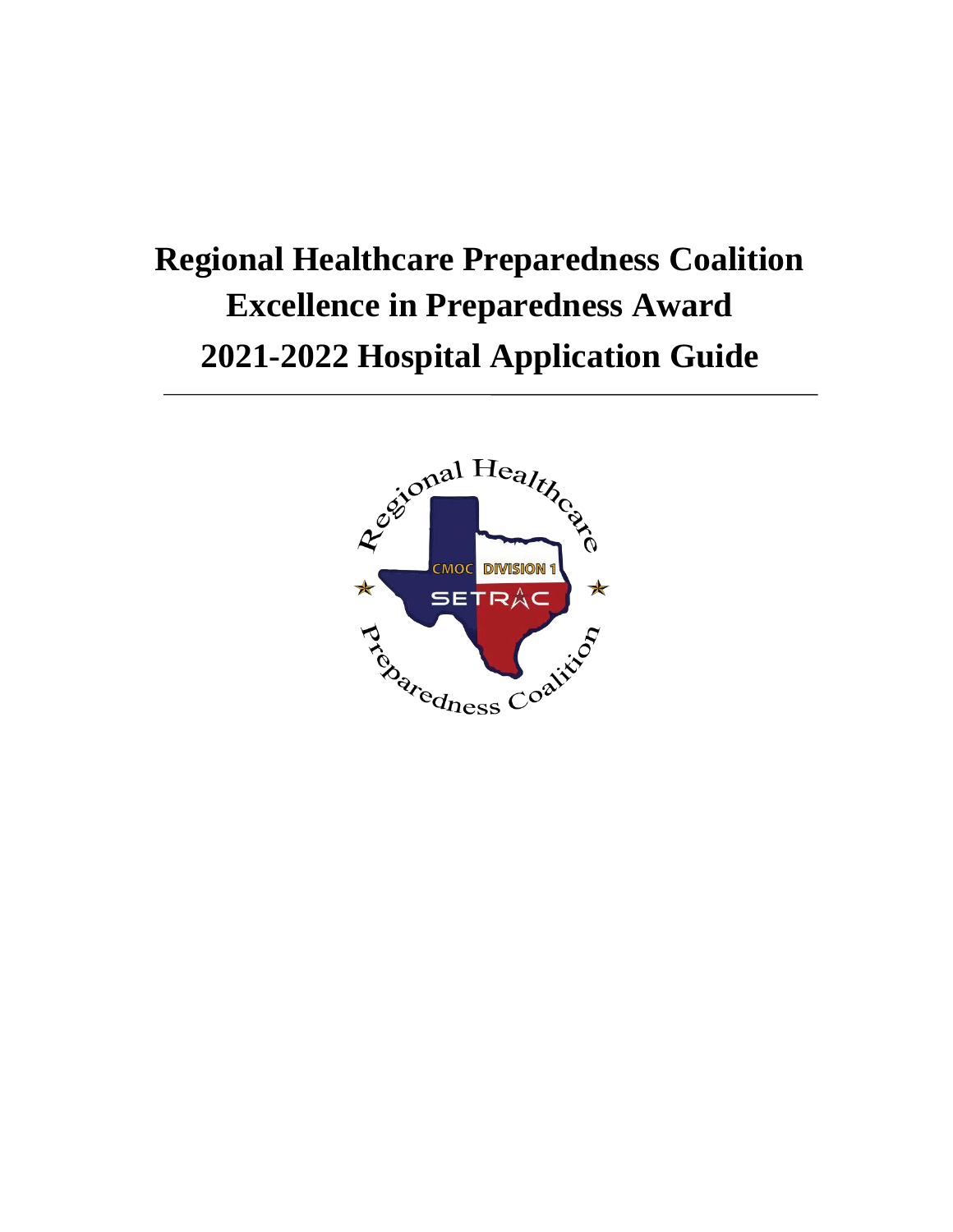# **Award Overview**

The Regional Healthcare Preparedness Coalition (RHPC) Excellence in Preparedness Award recognizes excellence and commitment to comprehensive emergency management in the regional healthcare community. This document will provide detailed information and identify documents necessary to successfully complete the RHPC Excellence in Preparedness Award application.

### **Award Timeline**

The scoring period will run from July 1, 2021 to June 30, 2022. Applications will be due August 31, 2022 and the selection committee will convene in September.

### **Award Scoring**

Scoring will be comprised of two tiers:

- Tier 1 Will be scored based upon reports and training requirements determined by the RHPC agreement and ASPR Healthcare Preparedness Capabilities.
- Tier  $2 Will$  allow the facility to show how they have embraced comprehensive emergency management through innovation, leadership, and community involvement.
- Bonus Points Available in Tier 1 and Tier 2.

### **Submission Instructions**

Applications should be submitted in a 3-ring binder not to exceed 1.5" in depth. Binders should be mailed or delivered to the address listed below. Electronic submission will not be accepted at this time. Tabs should be used to separate the different sections of the application packet. Attached documents should be included as appendixes to their respective section of the application packet. Only one (1) submission per facility (as defined by individual HPP agreement) is allowed.

### **Mailing Address**

South East Texas Regional Advisory Council Attn: RHPC Excellence in Preparedness Committee 1111 North Loop West, Ste 160 Houston, TX 77008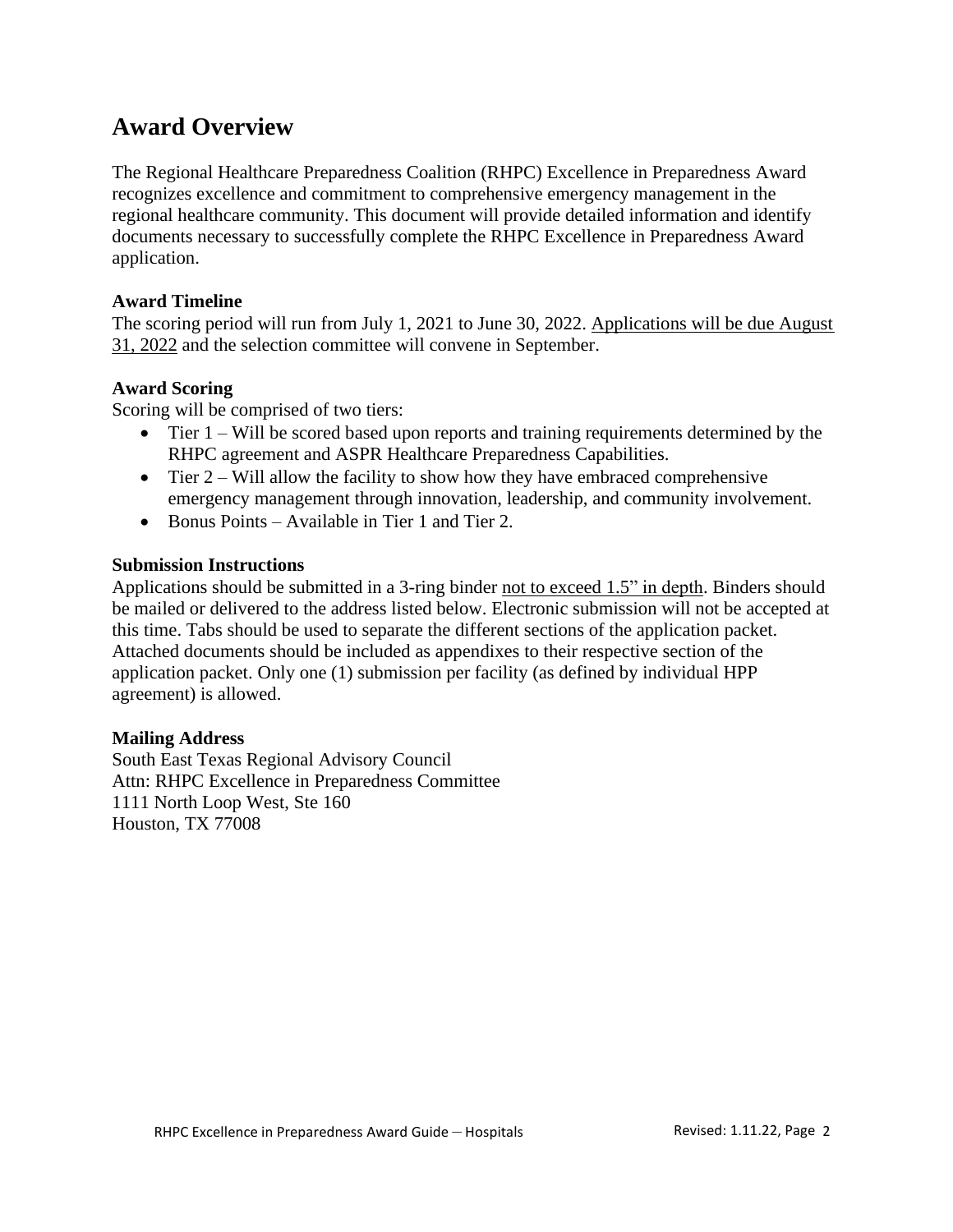

# **Award Packet Cover Page RHPC Excellence in Preparedness Award – Hospitals**

| Name:      |  |  |
|------------|--|--|
| Job Title: |  |  |
|            |  |  |
|            |  |  |
|            |  |  |
|            |  |  |
|            |  |  |
|            |  |  |

Award Category Applying for (Select One):

- $\circ$  1 149 Licensed Beds
- o 150 399 Licensed Beds
- o 400+ Licensed Beds

\*After completion, print this page for your award application packet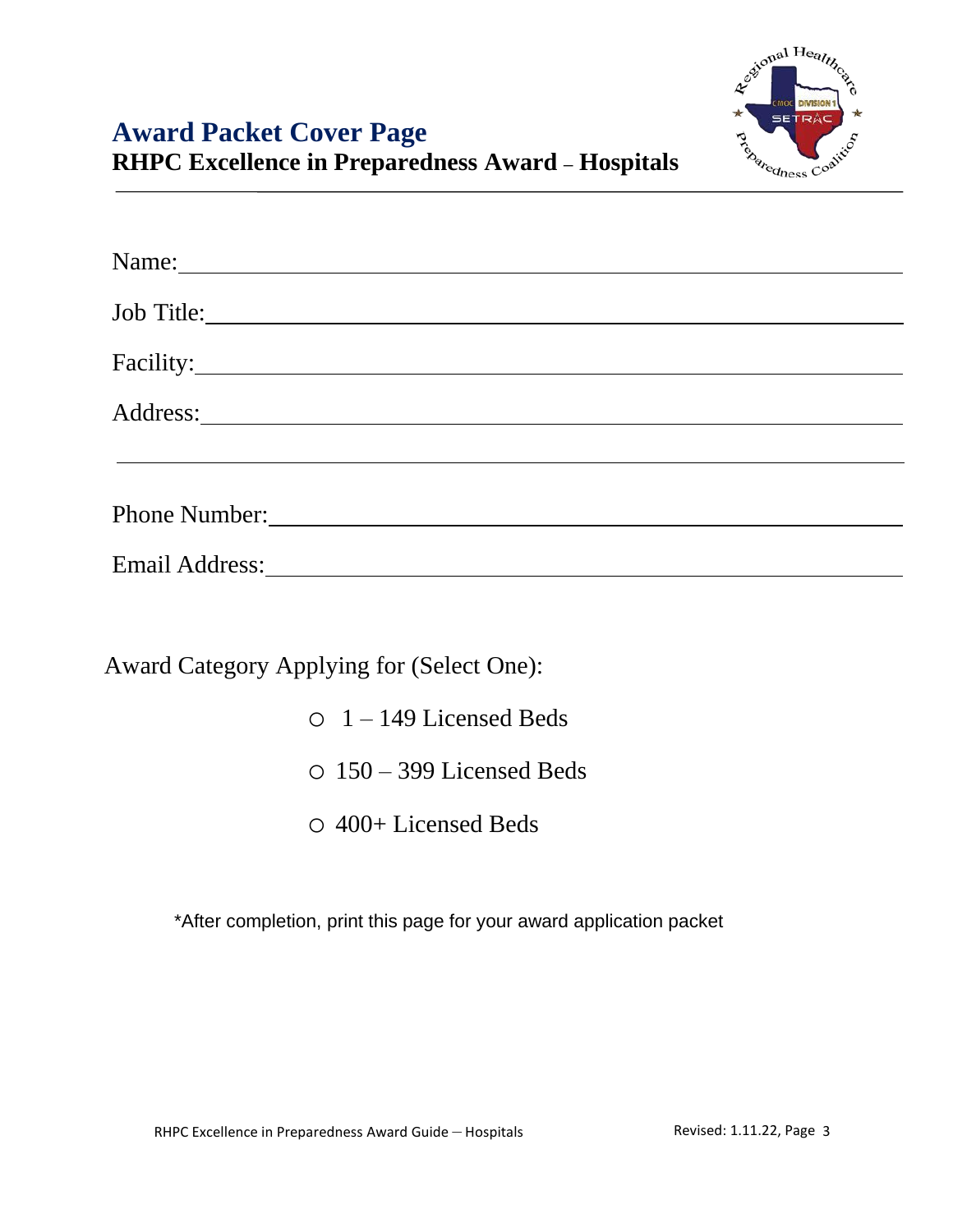

Please use the below checklist to ensure all documentation and information is included for submission.

- A. Applicant Information Completed
- B. TIER 1 Cover Sheets
- C. TIER 1 Documentation
- D. TIER 2 Cover Sheets
- E. TIER 2 Three Essays (limit 1,200 words each | support documentation encouraged)
- F. Three Ring Binder (1.5" depth maximum) with Binder Cover Sheet

\*After completion, print this page for your award application packet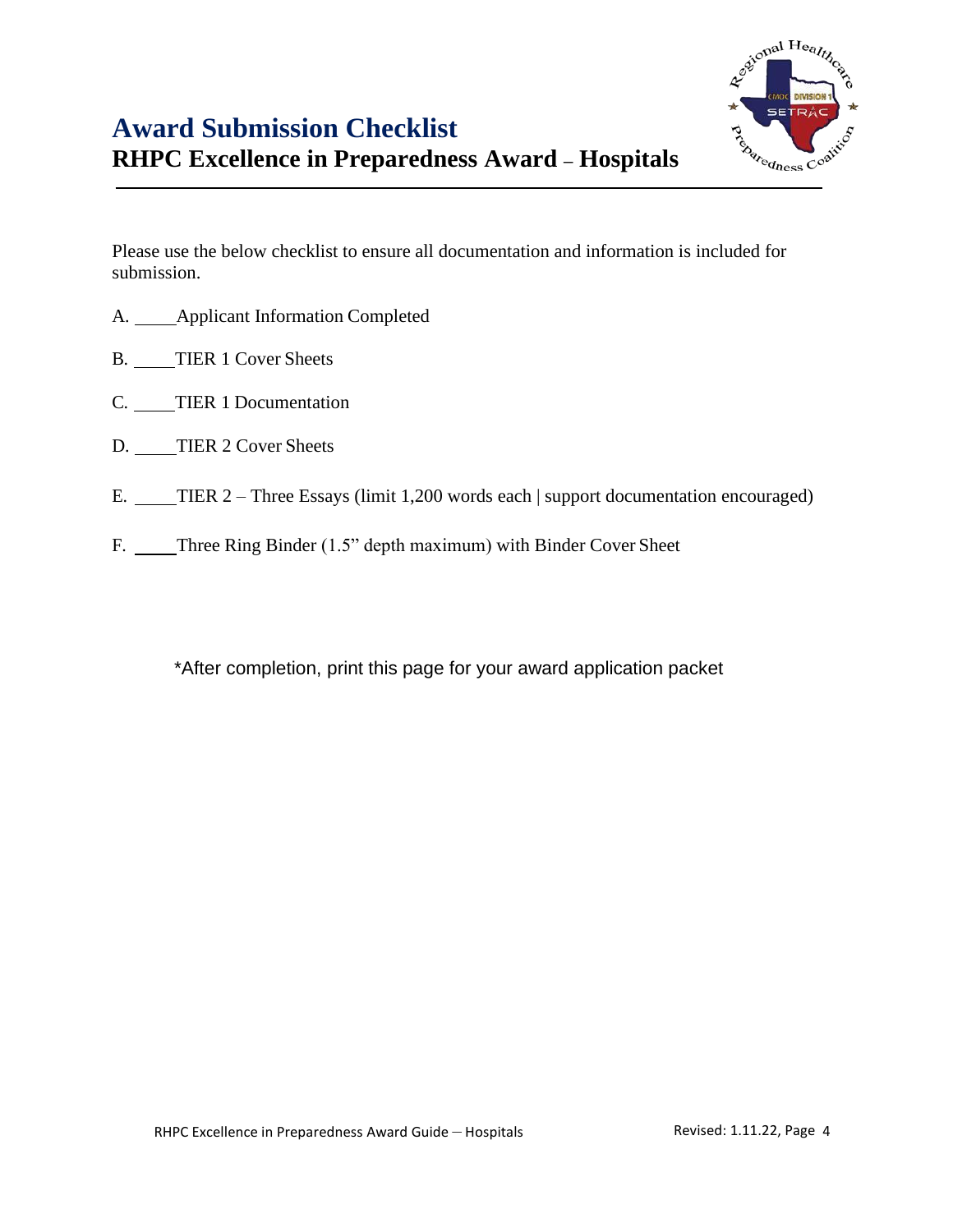# **TIER ONE SCORING – MAXIMUM 56 POINTS PER FACILITY**

**Technology Drills (Combined: Bed Reports, WebEOC, and EMTrack)** – Points will be awarded for your completion percentage during the previous fiscal year (July-June). Reports will include both drills and real events (NDMS reports and HFD initiated drills are excluded from scoring criteria).

- 90-100% 5 points
- 80-89% 3 points
- 75-79%  $-1$  point

*SETRAC will provide technology drills participation data upon receipt of documentation request form.*

**Corridor Meeting Attendance** – A facility representative must complete the sign-in sheet at their scheduled Corridor Meeting. Multiple representatives will only be counted as one for your facility.

• 6 Meetings – 1 point for each meeting attended (or canceled)

*SETRAC will provide Corridor Meeting attendance data upon receipt of documentation request form.*

**Symposium Attendance** – A facility representative must register and attend the RHPC Symposium. Multiple representatives will only be counted as one for your facility.

• 5 points

*Attendance will be verified by submitting a certificate of attendance for the RHPC Symposium with your application.*

**Completion of Annual Survey** – Complete the annual SETRAC survey.

 $\bullet$  5 points

*SETRAC will verify you completed the survey upon receipt of documentation request form.*

**Participation in the Regional Exercise** – Must satisfy "Conditions for Participation" set by the Exercise Director.

 $\bullet$  5 points

*SETRAC will verify participation upon receipt of documentation request form.*

**CMOC Training** – Number of staff members from your facility trained. You must show documentation of completion.

- $5 \text{ or more} 5 \text{ points}$
- $3-4-3$  points
- $\bullet$  1-2 1 point

*SETRAC will provide CMOC Training sign-in sheets upon receipt of documentation request form. Please highlight the staff members from your facility and include the documentation with your application.*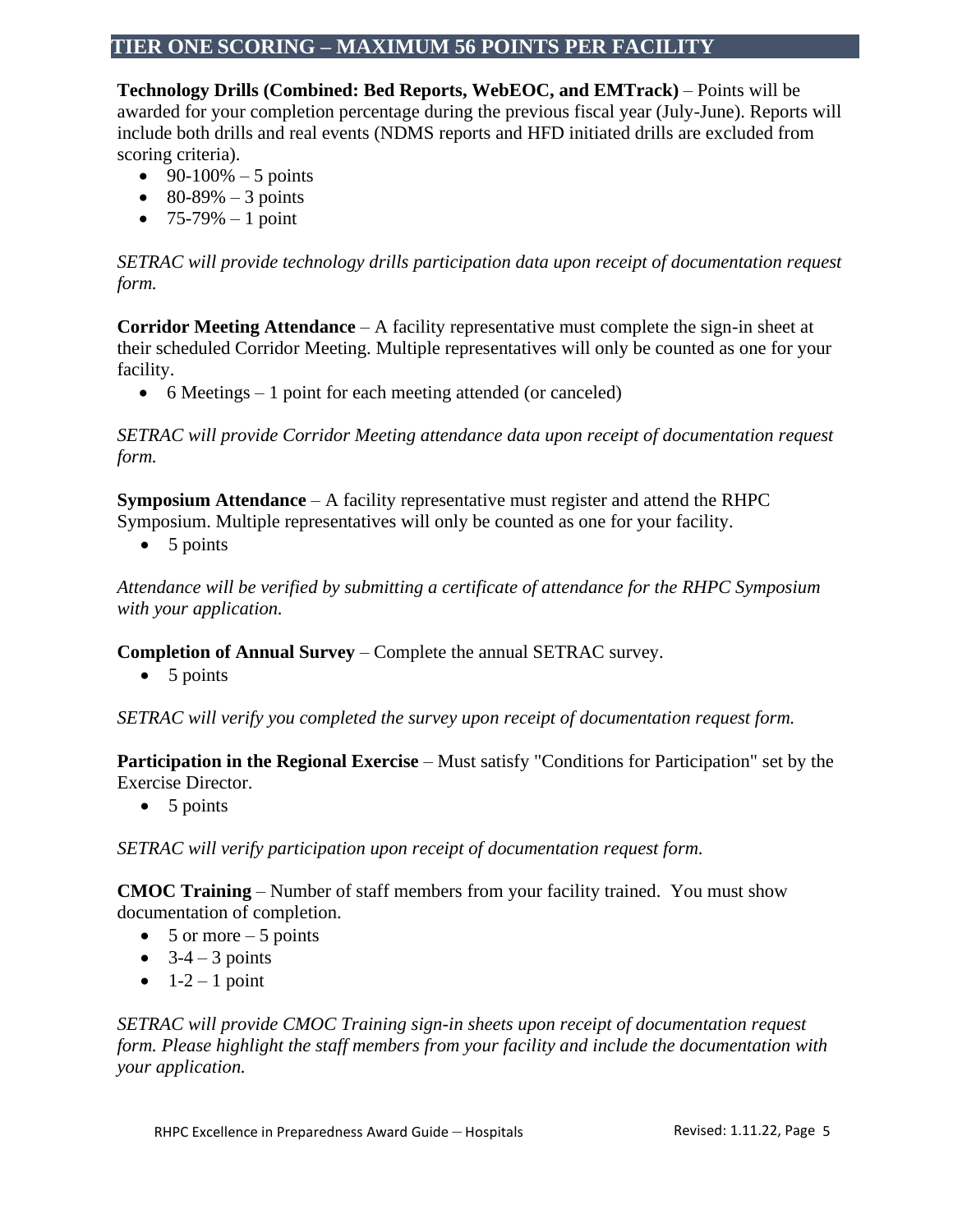**WebEOC Training** – Number of staff members from your facility trained. Must be trained by a regionally certified trainer. You must show documentation of completion.

- $5 \text{ or more} 5 \text{ points}$
- $3-4-3$  points
- $\bullet$  1-2 1 point

*SETRAC will provide WebEOC Training sign-in sheets (of training conducted by a member of the SETRAC Staff) upon receipt of documentation request form. If training was conducted by a sentinel, and not a member of the SETRAC Staff, your facility is responsible for providing a copy of the sign-in sheet. Please highlight the staff members from your facility and include the documentation with your application.*

**Decon Training** – Number of staff members from your facility trained at the OSHA Best Practices for First Receivers level in the last fiscal year. You must show documentation of completion.

- $\bullet$  12 or more 5 points
- $6-11-3$  points
- $\bullet$  1-5 1 point

*SETRAC will provide Decon Training sign-in sheets upon receipt of documentation request form. Please highlight the staff members from your facility and include the documentation with your application.*

**Designated Emergency Management Coordinator** – The hospital has a designated individual who is responsible for the development and implementation of the emergency management program. You must show documentation by submitting your appointment letter as Emergency Management Coordinator signed by leadership, i.e. HPP Agreement.

• 5 points

## **Bonus Points:**

**RHPC Oversight Committee/Corridor Chair or Vice-Chair or RHPC Subcommittee Member –** Describe names and number of facility staff serving in these roles and contributions made to the committees/subcommittees. Entries will be scored on a scale of 0 to 5 by the selection committee.

 $\bullet$  0-5 points

## **National Disaster Medical System (NDMS) Facility with Contract and NDMS Bed Report**

**Completion** – The facility has signed or renewed a contract to be an NDMS facility and has completed required bed reports during the scoring period.

- NDMS contract  $& 90-100\%$  of bed reports completed 5 points
- NDMS contract  $& 80-89\%$  of bed reports completed  $-4$  points
- NDMS contract  $& 75-79\%$  of bed reports completed  $-3$  points
- NDMS contract  $&$  no bed reports completed  $-2$  points

*SETRAC will provide NDMS drills participation data upon receipt of documentation request form. Facility must include copy of NDMS contract(s) for scoring period in award application packet.*